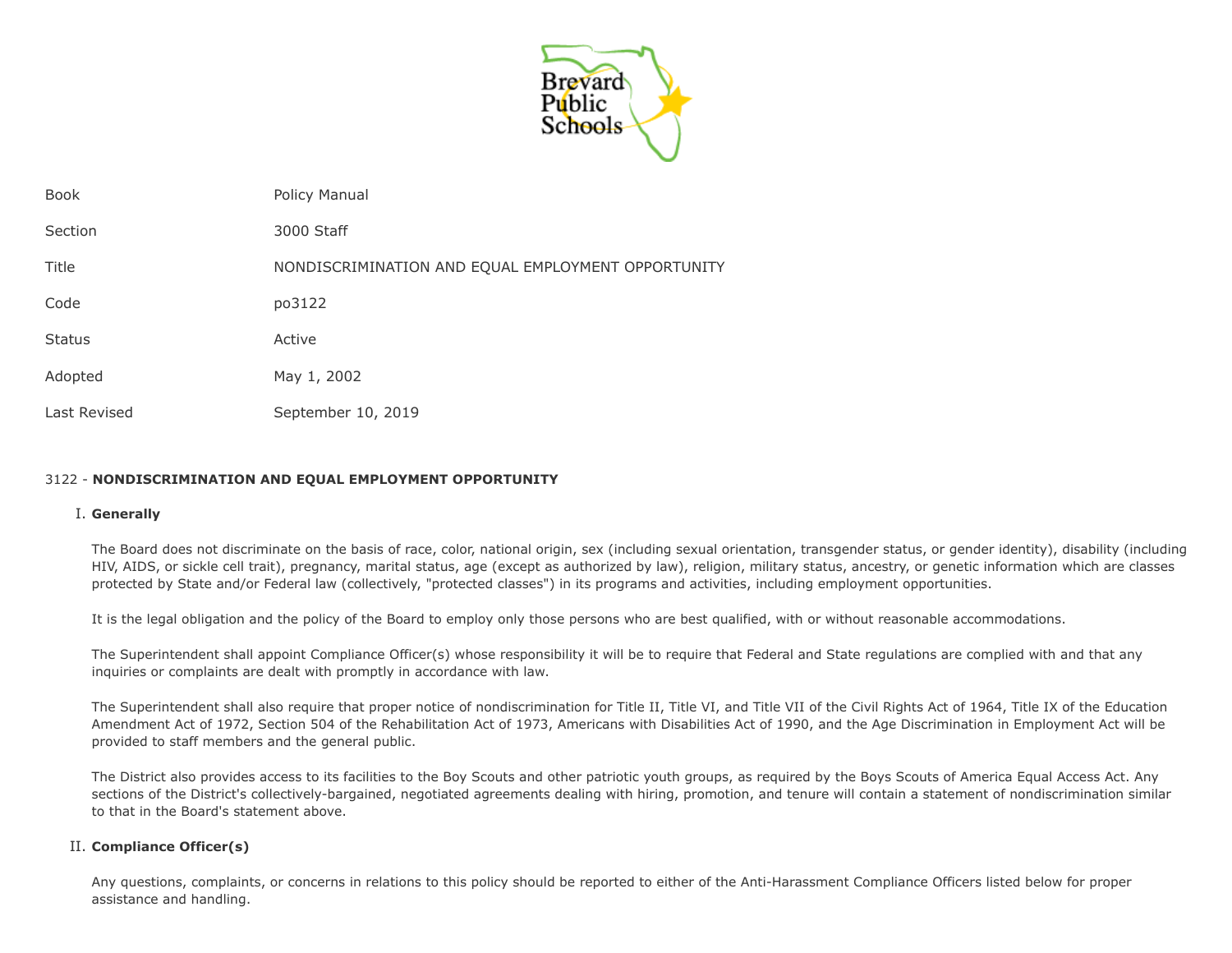The following persons are designated as the Compliance Officer(s) (COs) for the specified areas:

#### Student, Exceptional Education/504, Title IX, or the Public Contact

Assistant Superintendent of Equity, Innovation, Choice 2700 Judge Fran Jamieson Way Melbourne, Florida 32940 (321) 633-1000, Ext. 11500

#### Employee or Job Applicants

Director of Professional Standards and Labor Relations 2700 Judge Fran Jamieson Way Melbourne, Florida 32940 (321) 633-1000 Ext. 11265

The contact information for the Compliance Officers will be published annually in the staff handbooks, in the School District Annual Report to the public, on the School District's website, on each individual school's website, and/or in the School District's calendar.

# III. **Complaint Procedures**

If a person believes that s/he has been subjected to unlawful discrimination, the person may utilize the following complaint procedures as a means of reaching, at the lowest possible administrative level, a prompt and equitable resolution of the matter.

In accordance with Federal and State law, employees will be notified of their right to file an internal complaint regarding an alleged violation, misinterpretation, or misapplication of Federal and/or State law. In addition, employees will be notified of their right to file a complaint with the U.S. Department of Education's Office for Civil Rights, the Florida Commission on Human Relations, or the Equal Employment Opportunity Commission.

Internal complaints must be put in writing and must identify the specific circumstances or areas of dispute that have given rise to the complaint, and offer possible solutions to the dispute. The complaint must be filed with a compliance officer within the time limits specified below. The compliance officer is available to assist individuals in filing a complaint.

# IV. **Internal Complaint Procedures**

The following internal complaint procedure is available to employees for the prompt and equitable resolution of complaints alleging discrimination based upon disability. This complaint procedure is not available to unsuccessful applicants. Use of the internal complaint procedure is not a prerequisite to the pursuit of other remedies, including the filing of a complaint with the U.S. Department of Education's Office for Civil Rights, the Florida Commission on Human Relations, or the Equal Employment Opportunity Commission.

The following procedures apply:

- A. An employee with a complaint based on alleged discrimination on the basis of disability may first discuss the problem with the Compliance Officer.
- B. If the informal discussion does not resolve the matter, or if the employee skips Step A above, the individual may file a formal written complaint with the Compliance Officer.
- C. The written complaint must contain the: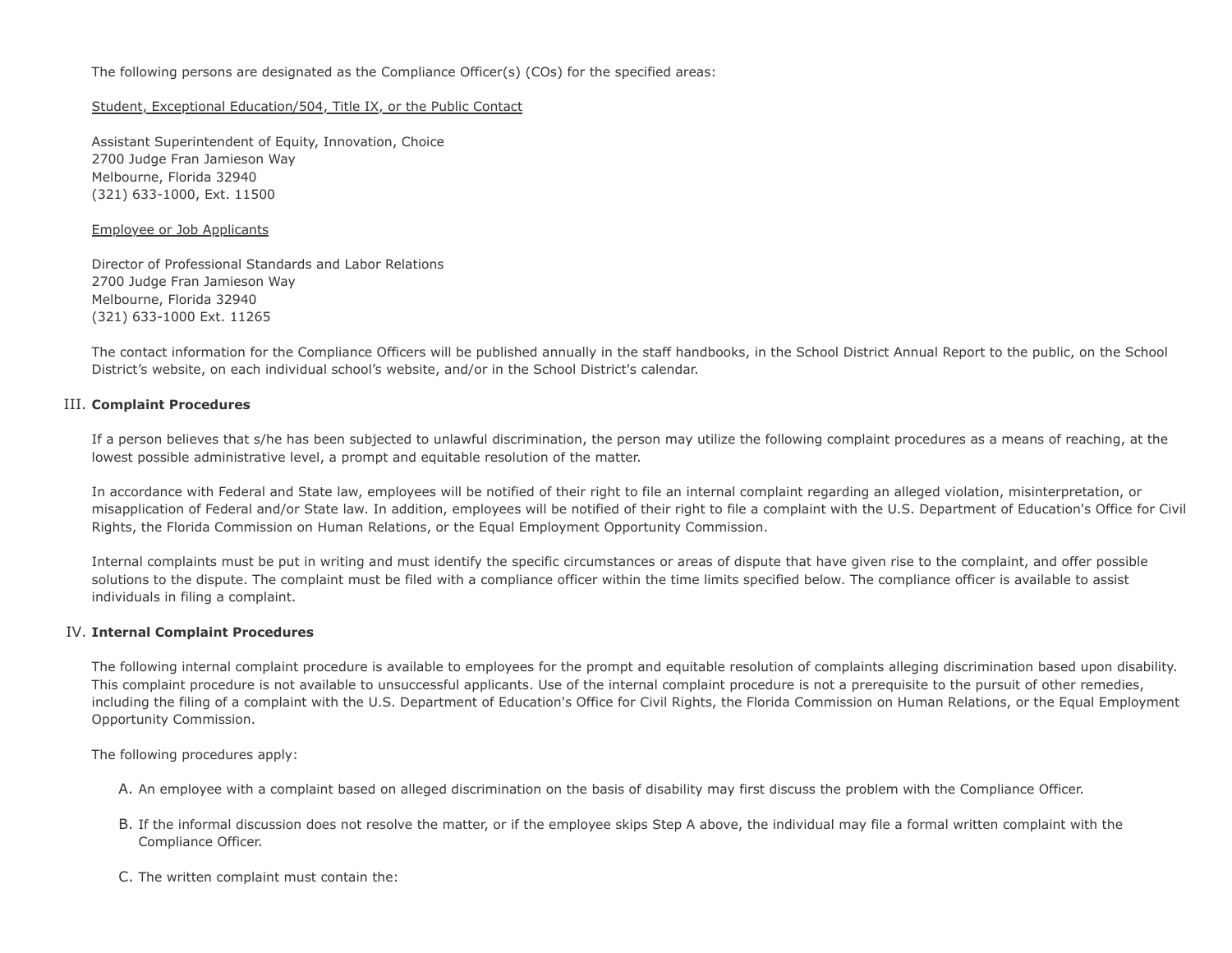- 1. name and address of the individual or representative filing the complaint, be signed by the complainant or someone authorized to sign for the complainant;
- 2. describe the alleged discriminatory action in sufficient detail to inform the Compliance Officer of the nature and date of the alleged violation; and
- 3. provide a proposed resolution.
- D. The complaint must be filed within thirty (30) calendar days of the circumstances or event giving rise to the complaint unless the time for filing is extended by the Compliance Officer for good cause.
- E. The Compliance Officer will conduct an independent investigation of the matter (which may or may not include a hearing). This complaint procedure contemplates informal, but thorough investigations, affording all interested persons and their representatives, if any, an opportunity to present witnesses and other evidence relevant to the complaint. The compliance officer will provide the complainant with a written disposition of the complaint within ten (10) business days. If no decision is rendered within ten (10) work days, or the decision is unsatisfactory in the opinion of the complainant, the employee may file, in writing, an appeal with the Superintendent. The Compliance Officer shall maintain the District's files and records relating to the complaint.
- F. The Superintendent will, within ten (10) business days of receiving the written appeal, conduct a hearing with all parties involved in an attempt to resolve the complaint.
- G. The Superintendent will render his/her decision within ten (10) business days of the hearing.
- H. The employee may be represented, at his/her own cost, at any of the above-described meetings/hearings.
- I. The right of a person to a prompt and equitable resolution of the complaint shall not be impaired by the person's pursuit of other remedies such as the filing of a complaint with the Office for Civil Rights or the filing of a court case. Use of this internal complaint procedure is not a prerequisite to the pursuit of other remedies.

If it is determined that the complainant was subjected to unlawful discrimination, the Compliance Officer must identify what corrective action will be taken to stop, remedy, and prevent the recurrence of the discrimination/retaliation. The corrective action should be reasonable, timely, age-appropriate and effective, and tailored to the specific situation.

# V. **Filing a Complaint with OCR/Florida Commission on Human Relations/EEOC**

At any time, if an employee believes that s/he has been subjected to unlawful discrimination, the individual may file a complaint with the U.S. Department of Education's Office for Civil Rights ("OCR"), the Florida Commission on Human Relations (FCHR), or the Equal Employment Opportunity Commission ("EEOC").

# VI. **Appealing to OCR/Florida Commission on Human Relations/EEOC**

If the complainant is not satisfied with the Superintendent's decision, the complainant will have an additional sixty (60) days to appeal the decision to the United States Department of Education Office of Civil Rights, Florida Commission on Human Relations, or the Equal Employment Opportunity Commission.

# VII. **Retaliation**

Retaliation against a person who makes a report or files a complaint alleging unlawful discrimination, or participates as a witness in an investigation, is prohibited. Specifically, the Board will not discriminate/retaliate against, coerce, intimidate, threaten or interfere with any individual because the person opposed any act or practice made unlawful by Section 504 or the ADA, or because that individual made a charge, testified, assisted or participated in any manner in an investigation, proceeding, or hearing under those laws, or because that individual exercised, enjoyed, aided or encouraged any other person in the exercise or enjoyment of any right granted or protected by those laws.